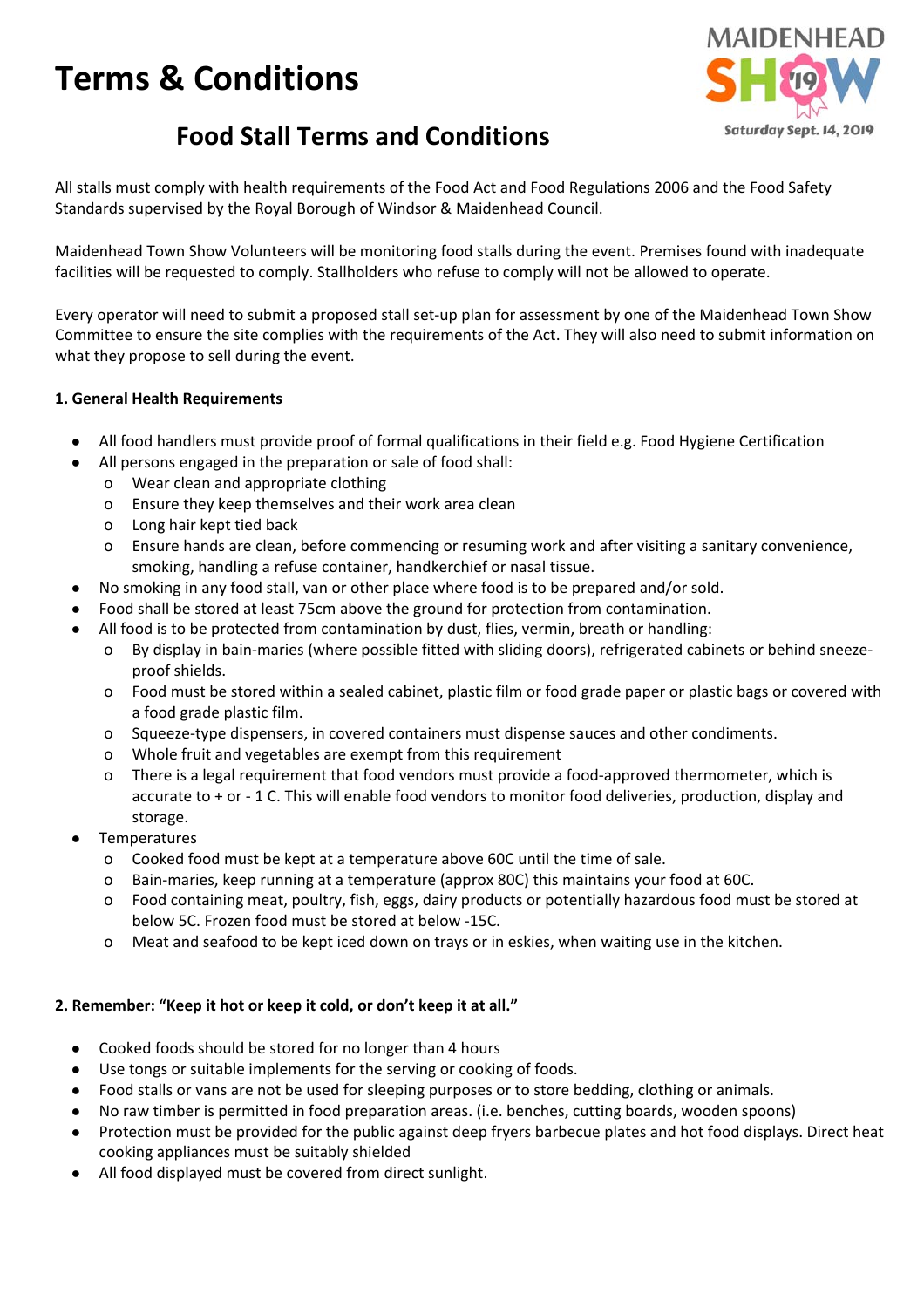### **3. Food Preparation Areas**

Minimum Requirements for Food Preparation areas:

- Roof
	- o Free from cracks or other defects
	- o Weatherproof
	- o Cover the entire food prep area and scullery
- **Walls** 
	- o Smooth, impervious, non‐absorbent, non‐toxic
	- o Easily washable
	- o Non‐flammable near cooking equipment
- **Floor** 
	- o Raised to at least 10cm (4 inches) off the ground
	- o Non‐slip, impervious non‐absorbent
	- o Free from cracks, crevices or other defects
	- o Easily swept and washed
- **Water Supply** 
	- o Connected prior to commencement of trade
	- o Adequate supply of hot and cold water available at all times
- **Lighting** 
	- o Adequate to provide a safe work environment
- **Hand Wash Sink** 
	- o Located in an accessible position in the food prep area
	- o Supplied with clean running water. Alcohol cleansers or other alternatives will not suffice
	- o Provided with liquid soap and paper towels
	- o Be used only for hand washing and be separate from utensil basins
- Double Bowl Sink
	- o Size adequate for requirements
	- o Includes adequate drainage area for utensils
- **Prep Surfaces** 
	- o Constructed of or covered by smooth, impervious, non‐absorbent, non‐toxic material
	- o Used solely for food preparation
	- o Free from cracks, crevices or other defects
	- o Easily washed with an appropriate cleaner
- Hot & Cold Food Storage Unit
	- o Adequate for requirements, with a light inside cold room
	- o Thermometer or temperature gauges provided
	- o Able to maintain food at appropriate temperatures
- **Personal Effects/Chemical Storage** 
	- o Stored away from food preparation areas

**4. Pre‐packaged Foods** (Including foods such as cakes, biscuits, confectionery and jams that are wrapped, sealed or packaged).

Foods such as such as these can be sold subject to the following:

● Prepared in licensed food premises. (Proof of such license is to be forwarded to the Maidenhead Festival Committee 21 days prior to the commencement of the Festival).

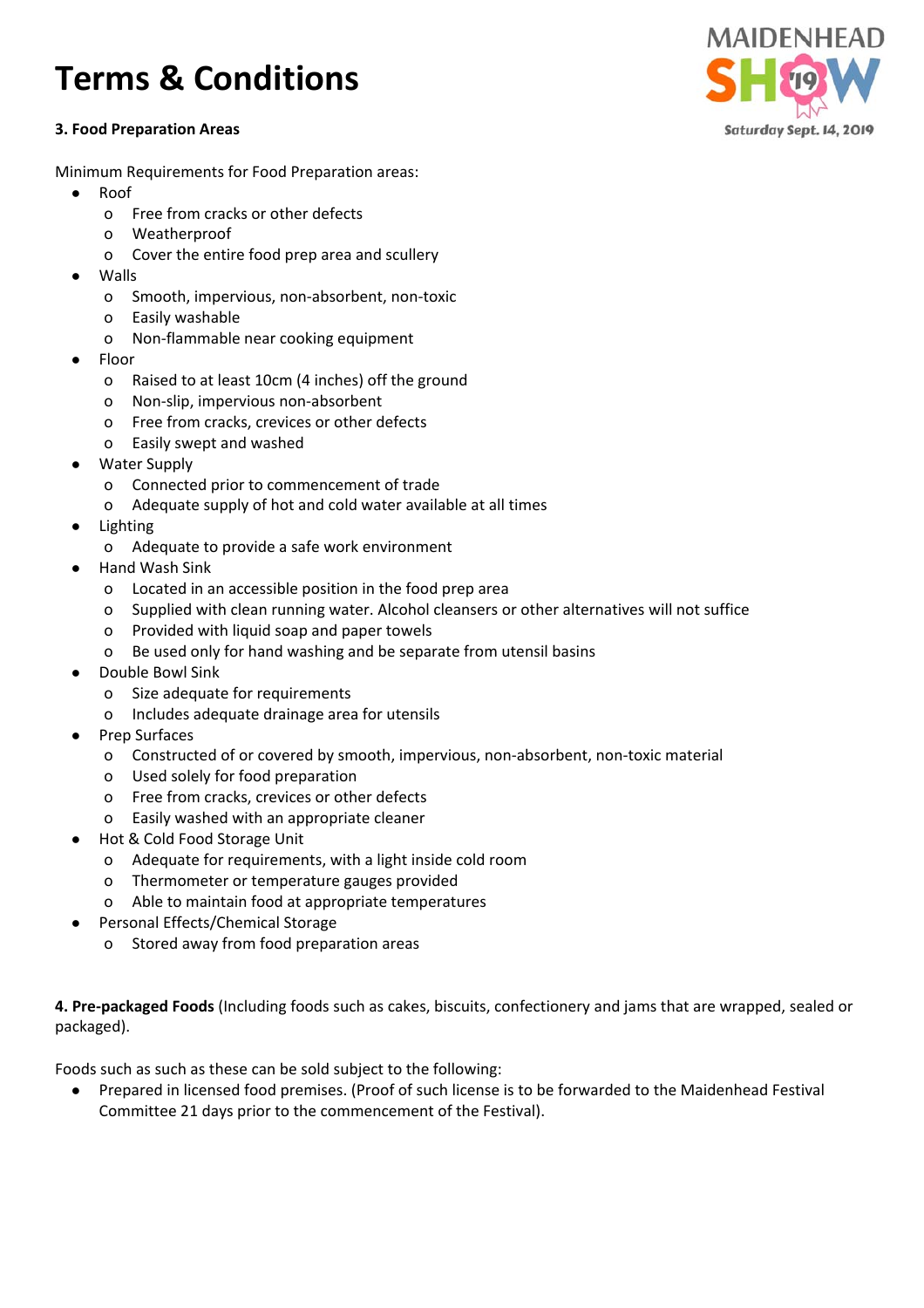#### **PART 2: MAIDENHEAD TOWN SHOW REQUIREMENTS**

● Applicants will be notified via email if they have been successful or not.

#### **Support Material**

- All support material must received at the time of booking and must include the following:
	- o Photographs of your stall in operation
	- o Copy of current Public Liability Insurance Certificate for festival period.
	- o Copy of Food Hygiene Certificates for your staff
	- o Evidence of Food Hygiene Rating
	- o Gas safety Certificate
	- o Electrical Inspection Certificate
	- o Evidence of 'Due Diligence' System

#### **Payment**

- Food Pitches cost £50 per single unit
- Payment in full must be received no later than 16<sup>th</sup> August 2019 by direct debit

| Sort code:  | 40-31-05                                                         |
|-------------|------------------------------------------------------------------|
| Account no: | 72116510                                                         |
|             | Account name: Craft Coop CIC                                     |
| Ref:        | [Payee's to quote reference e.g. Name of your stall or business] |

o Your application will be terminated if payment has not been received by the due date.

#### **Cancellation**

If the stallholder wishes to cancel this contract more than 60 days prior to the event the Maidenhead Town Show Committee may retain 50% of the total site fee. Any cancellations after this date will not be refunded.

#### **Parking**

Parking is available at Hines Meadow Car Park for all stall holders and their staff, as cars are not allowed to stay onsite unless they form part of your unit.

#### **Plastic Bags**

We are aiming for a plastic bag free festival. Please - NO PLASTIC BAGS.

#### **Insurance**

● £2,000,000 Public liability insurance is compulsory for all stallholders.

#### **Vehicles**

- **During the setting up period:** Stallholders are only permitted to have one vehicle onsite
- All vehicles must be moved from site by 9.30am, unless they form part of your food stall.
- **WE ARE SERIOUS ABOUT SAFETY!** Any stallholder or staff member found driving a vehicle on site between 9.30am and 4pm will be escorted off site. This will be considered grounds for forfeit of your deposit.

### **Trading Hours**

Food Stall holders will be expected to operate throughout the entire event minimum hours 10am – 3pm

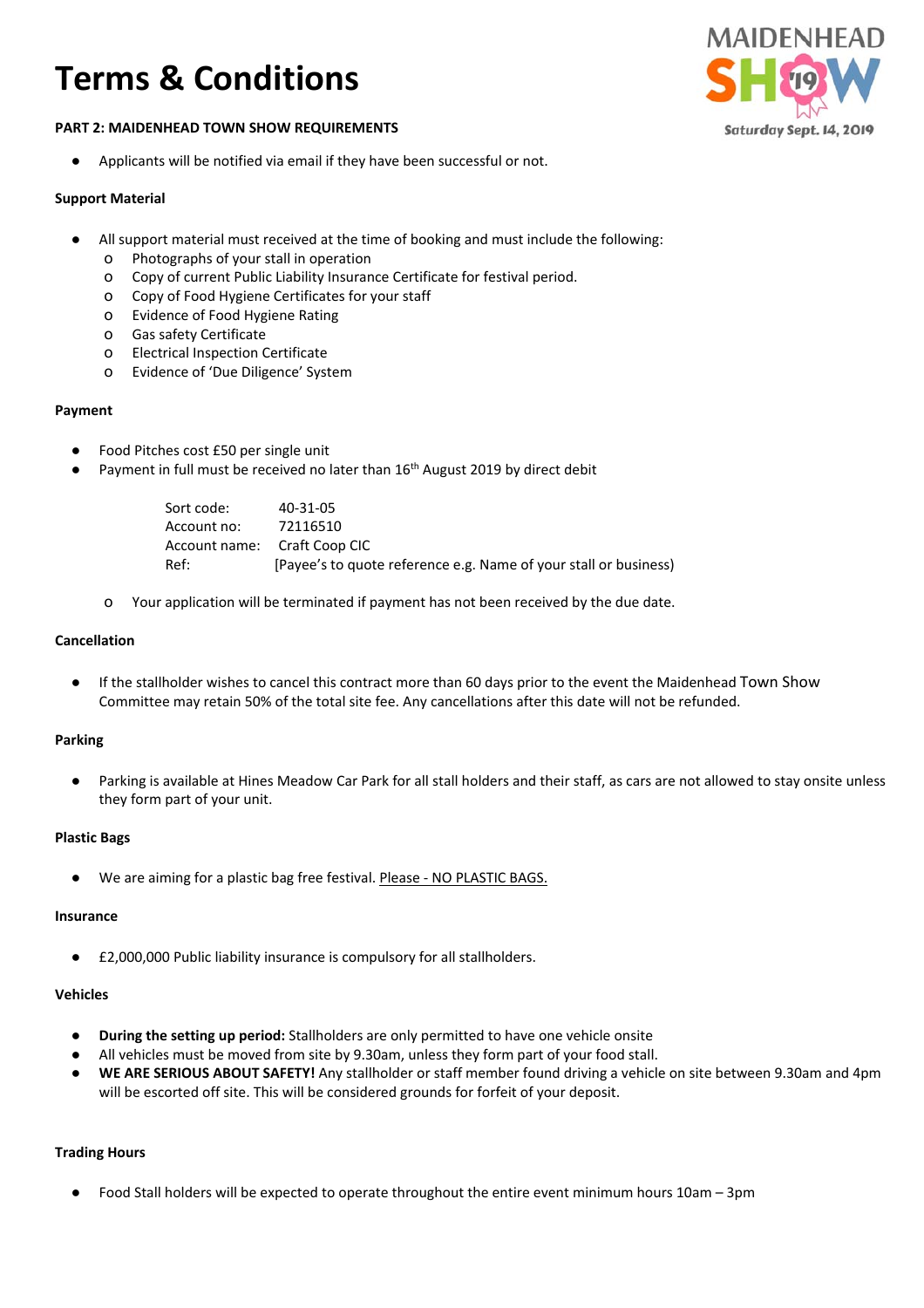

#### **Subletting**

Food stall holders shall not be entitled to assign, share or sublet all or part of their site without prior written consent from the Town Show organisers.

#### **Right of Veto**

● The Organisers of the Town Show retain the right to enter upon the site of any food stall at any time and remove any article, sign, picture or printed matter which, in our opinion, is either not eligible for display or is considered offensive.

#### **Pre‐recorded Amplified Music**

Use of amplifiers or loud speakers, including CD or MP3 players, by stallholders is prohibited.

#### **Stall Presentation**

- Maidenhead Town Show organisers will reject any stall that we consider to be dirty or not up to standard.
- All stallholders must keep within the space of their stall. No freestanding adverts or signs are allowed.

#### **Rubbish & Recycling**

- Each stall holder is responsible for their own waste disposal
- All litter must be taken home and not left onsite or put in the bins around the park.
- Any rubbish left behind or deposited in the bins will occur a fine of £25.
- The Stalls Manager will inspect your site before you leave the event.

#### **First Aid Kit**

Food stalls must have a suitable First Aid Kit available for staff use.

#### **Fire Extinguisher / Fire Blanket**

To comply with the Fire and Rescue Service Act 1990 and the Building Fire Safety Regulation 1991, food outlets must have at least a 20B (E) Dry Chemical (or equivalent) fire extinguisher. Any food vendors using a deep fryer must have a 40B(E) Dry Chemical Powder (or equivalent) fire extinguisher. All stalls must have a Fire Blanket. All equipment must have a current test tag.

#### **Hazardous Substances**

- There are substances that may be used in a food stall that are considered hazardous. The most common are LPG gas, Spray and Wipe, dishwashing detergent, hand sanitiser and cooking oil.
- If you store or use hazardous substances you need to:
	- o Make sure all chemical containers have a label on them that clearly identifies what they are and the main safety information about the chemical (eg 'Flammable'; 'Toxic if swallowed'; 'Avoid contact with skin'). Do not use old drink or food containers to store chemicals
	- o Do a written risk assessment for all "hazardous substances" to help you figure out how you can use the chemical safely. It is a good idea to keep that written risk assessment onsite.
	- o Put in place those things you decide to do in your risk assessment to make using the chemical safer.
	- o Train people who have to use the chemical in how to use it safely.

#### **Cleaning Fluids**

Only biodegradable ecologically sound detergents and cleaning fluids will be permitted for use.

#### **Water:**

Please note there is no onsite water supply, you will need to bring enough with you for the weekend.